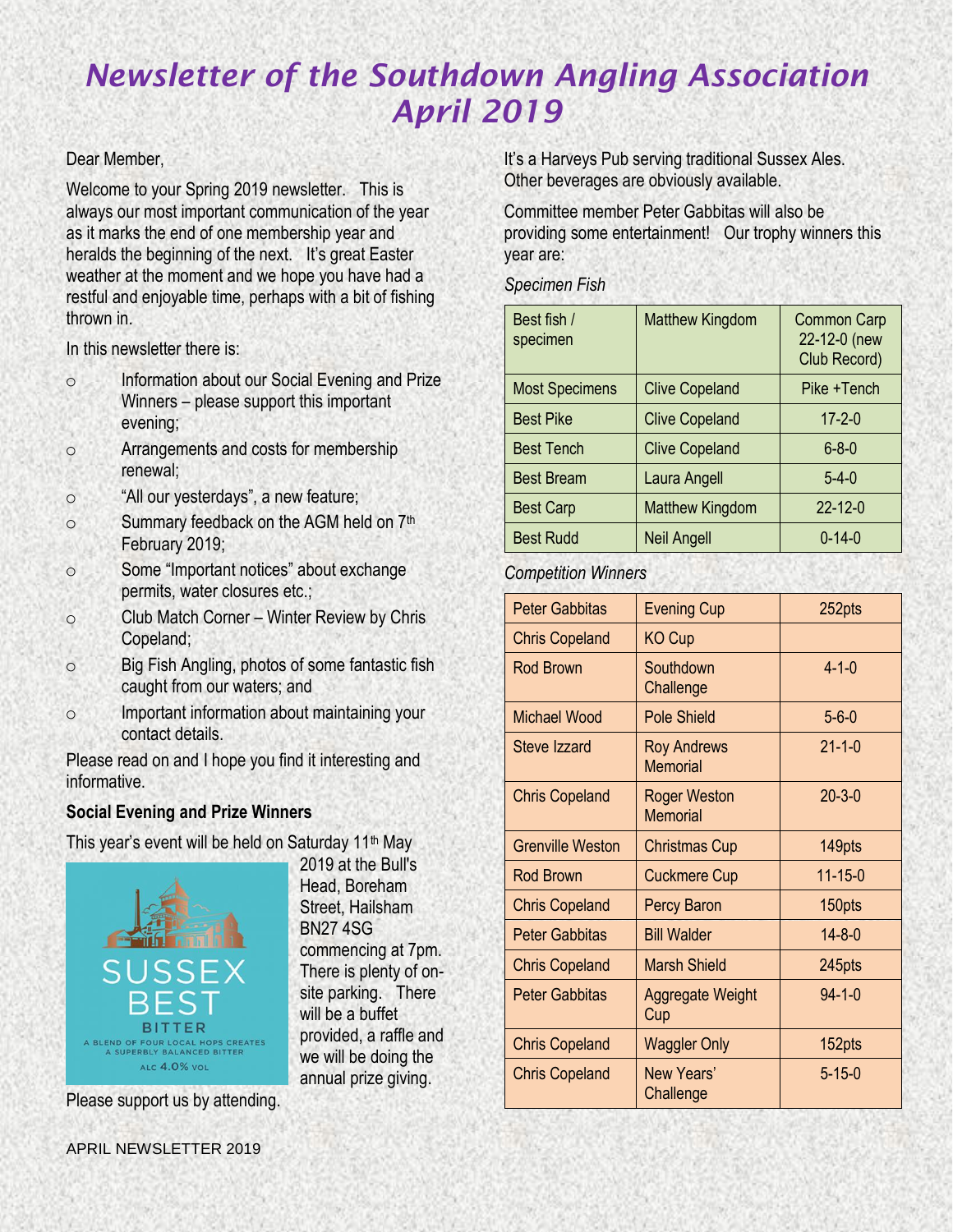| Alan Law                | <b>Ron Allchin</b><br><b>Memorial</b> | $63 - 12 - 0$ |
|-------------------------|---------------------------------------|---------------|
| <b>Grenville Weston</b> | Roger Izzard<br>Memorial              | $15 - 7 - 0$  |

#### **Membership Renewal**

We have made a minor change to the membership categories this year removing the "Spouse" membership category that wasn't always being taken up in the way intended when introduced.

Further, we have reintroduced an entrance fee of £10 for new members in older membership categories. We have done this as we continue to have a high "churn" of membership each year and whereas we would prefer anglers to maintain their membership, we have been missing out on some much needed revenue. Most of, if not all of, our neighbouring clubs have a joining fee.

We have also raised subscription levels for some of the membership categories.

Membership fee levels for the 2019 – 2020 membership year, ending on 31st April 2020, are as follows:

| <b>Membership</b><br>Category   | <b>Qualifying Details</b>                                                                                                                                                                 | Annual<br>Fee |
|---------------------------------|-------------------------------------------------------------------------------------------------------------------------------------------------------------------------------------------|---------------|
| <b>Entrance Fee</b>             | Entrance fee for new members<br>(does not apply to Young, Non-<br>Fishing and Junior Members).<br>You are a new member if you<br>were not a member for the 2018<br>- 2019 membership year | £10           |
| <b>Full Member</b>              | A person who is aged 18 or over<br>on 1 <sup>st</sup> May                                                                                                                                 | £70           |
| <b>Senior Citizen</b><br>Member | A person who is aged 65 or over<br>on 1 <sup>st</sup> May (date of birth<br>required)                                                                                                     | £50           |
| <b>Disabled</b><br>Member       | A registered disabled person in<br>possession of a current<br>Concessionary Licence issued<br>by the Environment Agency,<br>Rod Licence Number required                                   | £50           |

| <b>Membership</b><br>Category            | <b>Qualifying Details</b>                                                                                                                               | Annual<br>Fee |
|------------------------------------------|---------------------------------------------------------------------------------------------------------------------------------------------------------|---------------|
| <b>Young Member</b><br>$(14 &$ over)     | A person who is aged 14 but<br>under 18 on 1 <sup>st</sup> May                                                                                          | £25           |
| Parent/Guardian<br>Non-Fishing<br>Member | A non-fishing parent or guardian<br>of a Junior member,<br>accompanying and responsible<br>for that junior when fishing on<br><b>Association waters</b> | £10           |
| <b>Junior Member</b><br>$($ under 14 $)$ | A person who is aged under 14<br>on 1 <sup>st</sup> May (date of birth<br>required)                                                                     | £?            |

You can join/renew your membership in any of the following ways:

- In person at the Social Evening on  $11<sup>th</sup>$  May 2019;
- In person via our agents at the Polegate Angling Centre in Eastbourne or Anglers Den in Pevensey Bay; and
- By post. Complete your membership form (or forms) and send with your remittance to:

**Southdown Angling Association Membership Renewals c/o 19A Rise Park Gardens Eastbourne BN23 7EY**

One form for each member please.

Please include a C5 sized self-addressed envelope with Royal Mail "Letter" sized postage for the return of your new membership book(s).

Please only send cheques made payable to "Southdown Angling Association". Do not send cash.

In all cases, you will need to complete a membership form with your details. Forms can be downloaded from our website [www.southdownaa.co.uk](http://www.southdownaa.co.uk/) and are available at the Anglers Den and Polegate Angling Centre.

Our membership year books are already available, so we would be delighted for you to join/renew now☺.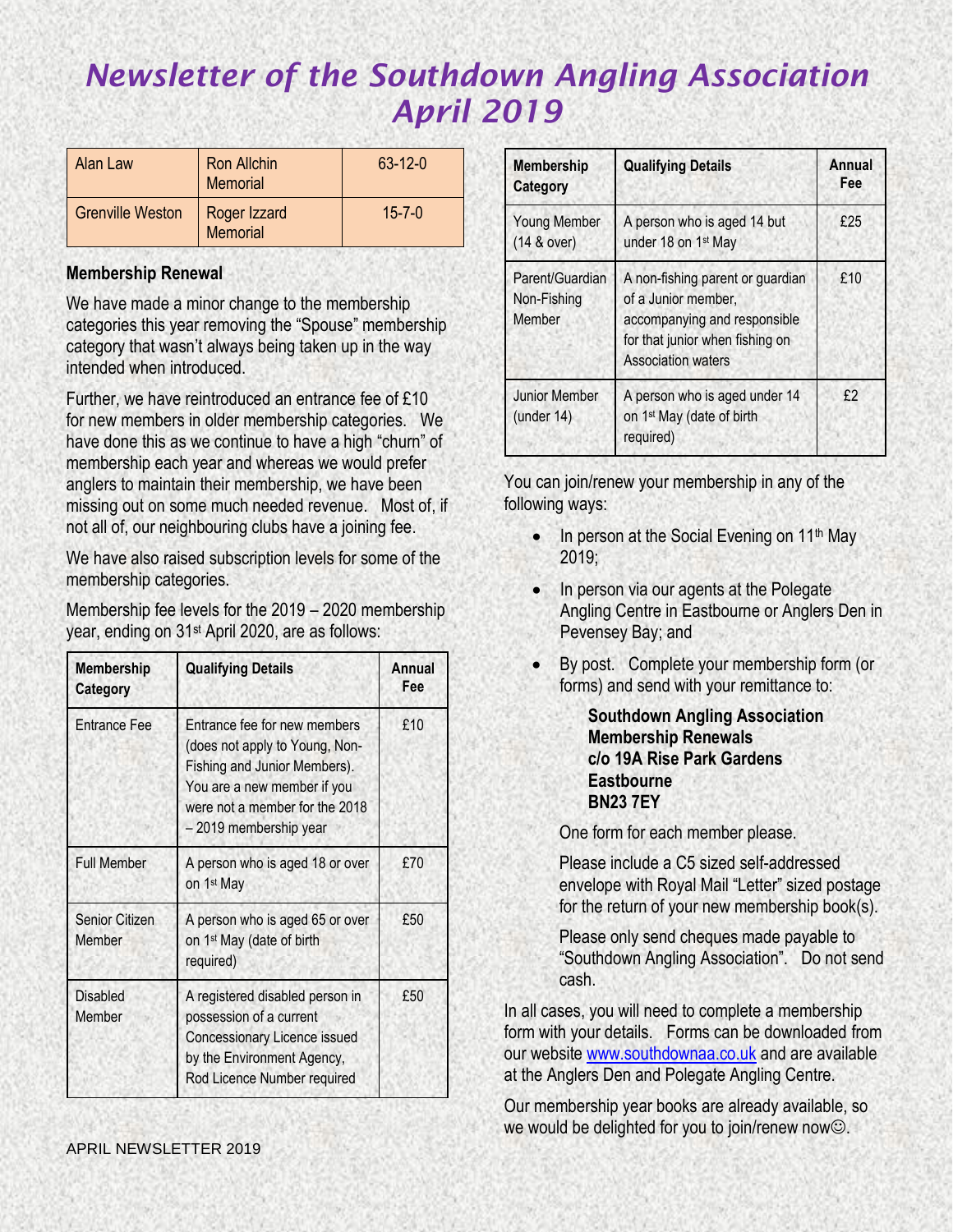### **All our yesterdays**

Here is an interesting photo of a couple of legendary fishing reels that we thought may be of interest. There have been many imitations of these classics, but none as good. The Abu 506M was predated by the Abu 506 and 505 (with the strange clutch disk in red) of course, so not the original original. The Mitchell Match fingerdab bail arm could be a bit troublesome for ham fisted fat fingered anglers, but they were good!



If you still have these, they may be worth a few quid nowadays. If you are still using them today, you have definitely had your money's worth!

If you have any photos of similarly legendary tackle, please send to [adminforsaa@btinternet.com](mailto:adminforsaa@btinternet.com) with some background information and we will include in subsequent newsletters.

# **Feedback from 22nd Annual General Meeting**

We had a largely straightforward and uneventful AGM at the Fishermen's Club recently. Attendance was disappointingly low, with just a few members beyond the committee and officers. So, we are going to combine the AGM and Social Evening to a single night next year in late April to encourage attendance. It creates a few extra problems but we believe it can be made to work. We might even have left the EU by this time next year ☺

APRIL NEWSLETTER 2019 Of note, the AGM unanimously elected Mike Richardson to be a Vice President. This is in recognition of his service to SAA as Secretary for many years and his role

in forming the Association over 20 years ago. Mike still helps out behind the scenes and this is very well deserved.

# **IMPORTANT NOTICES**

#### Exchange Permits - Hassocks and District Angling **Society**

We have been notified by Hassocks that they no longer want to participate in the exchange permit scheme. No reason has been given by them, but from the way the letter was drafted we expect they have withdrawn from all such arrangements. Sorry if you enjoyed this arrangement previously with them, but it is no longer available from 1st April 2019.

# Temporary Water Closure

We have agreed with the landowner that Ironbridge Downstream can be closed to members over the full weekend of July  $20<sup>th</sup>$  and  $21<sup>st</sup>$  2019. This is for a family celebration, so please respect this closure.

#### Water Sharing – River Cuckmere at Shermans Bridge

A reminder that, from the start of the new river fishing season in June 2019, we will be sharing this water with both the Seaford Angling Club and PACES. We have shared this water previously with Seaford. You may therefore see some unfamiliar faces on the water next year. Please make our water share partners welcome.

# Working Party dates

Planned dates and venues for 2019 are as follows:

April 14<sup>th</sup> Curls Farm;

April 28th Marle Green;

May 12<sup>th</sup> Wallers Iron Bridge; and

May 26<sup>th</sup> Pevensey Haven.

If you can spare some time to help out, you would be made very welcome. Please contact our Water Maintenance Manager, Peter Gabbitas, on 01323 440734 for more information.

#### **Club Match Corner – Winter Review by Chris Copeland**

Although we didn't have what would be described as a harsh winter, the conditions on the bank have not been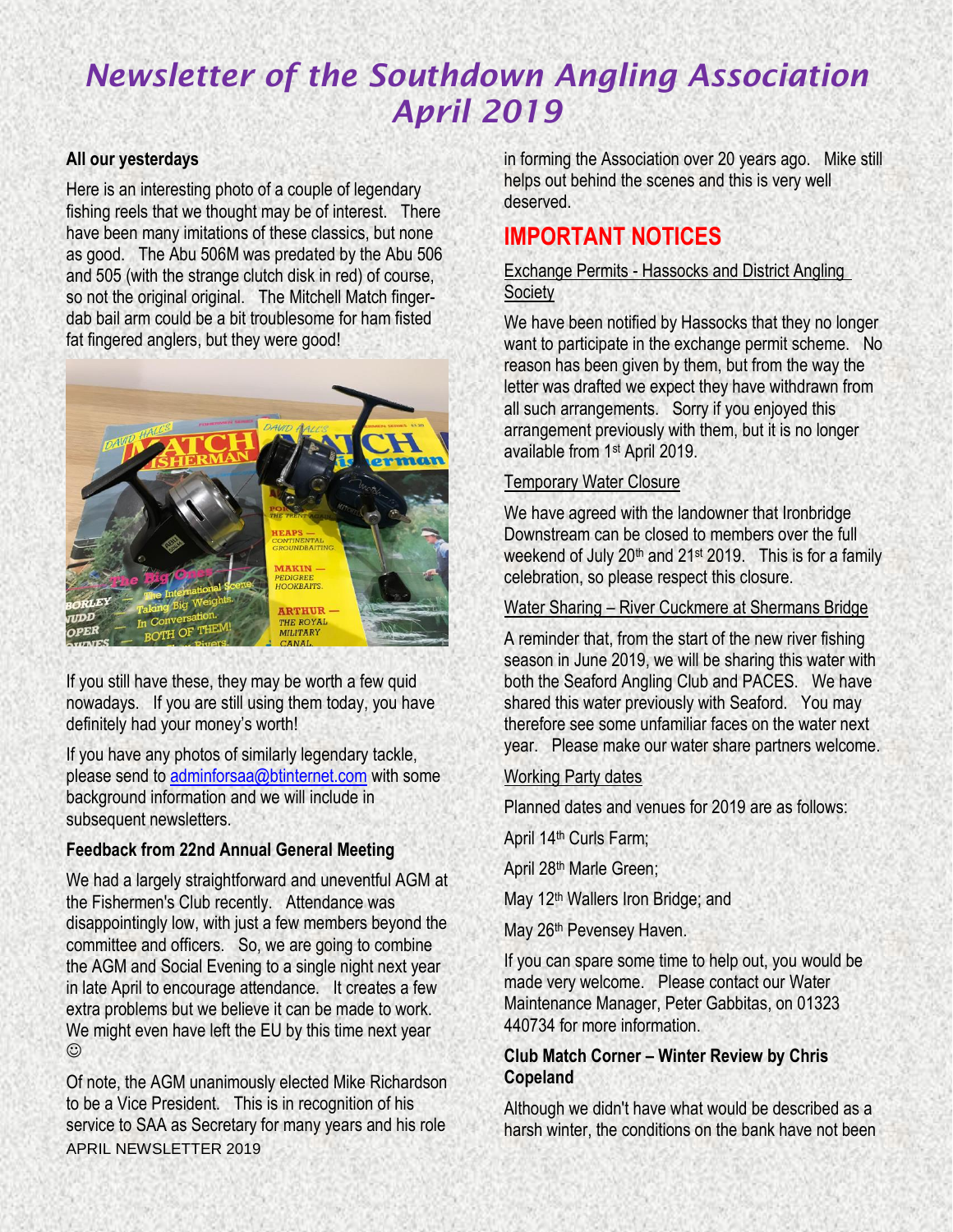ideal and consequently this resulted in some rough days for the match fishing guys.

Highlights since December would be Peter Gabbitas winning the Bill Walder trophy at Ironbridge in the last match of the river season with a fine display using the feeder. Peter's winning weight of 14lbs 9oz including several bream and large eels.

The previous week Patrick Newman romped to victory in the 3rd round of the Waggler only trophy with a winning weight of 11lbs 14oz also at Ironbridge, Pat tempted several bream and skimmers with worm on the hook.

Two weeks before Chris Copeland had won the second round with 5lbs 13oz, his catch including a plump Tench of 4lbs 15oz.

Apart from those decent weights the majority of matches since Christmas had been won with under 5lbs; still a fair weight in Winter.

With high winds, heavy rain and frosty nights the rivers have suffered and in general it's been hard to get the fish feeding as they normally would this time of year.

We now look forward to some warmer spring weather and a number of matches on our still waters. If you'd like to take part all the relevant information is available on our website and in your year book. You will be made very welcome.

# **Big Fish Angling**

There have been many good fish caught by members in the last year headed by a new record common carp. This immaculate fish was caught by Matthew Kingdon from Middle Bridge and usurps a similarly large carp (22-0-0) caught by Alan Bates at Boreham Street in 2002/2003.



There have also been some nice fish caught from other waters, see below. Generally though, you lot are pretty secretive about what you catch and where from!. Wouldn't it be nice to see a few more photos on these pages? Please send your photos and a few details, as much as you can share, about your catch to [adminforsaa@btinternet.com](mailto:adminforsaa@btinternet.com) and we will publish them in our next newsletter.



Here is Laura Angell with the 5-4- 0 bream that secured the best bream cup this year. Nice fish that it is, we all know there are bigger fish in our waters on the Pevensey Levels. Let's hope we see some of them later this year. Not to be outdone, Laura's father Neil Angell caught a carp in the same session, pictured below.